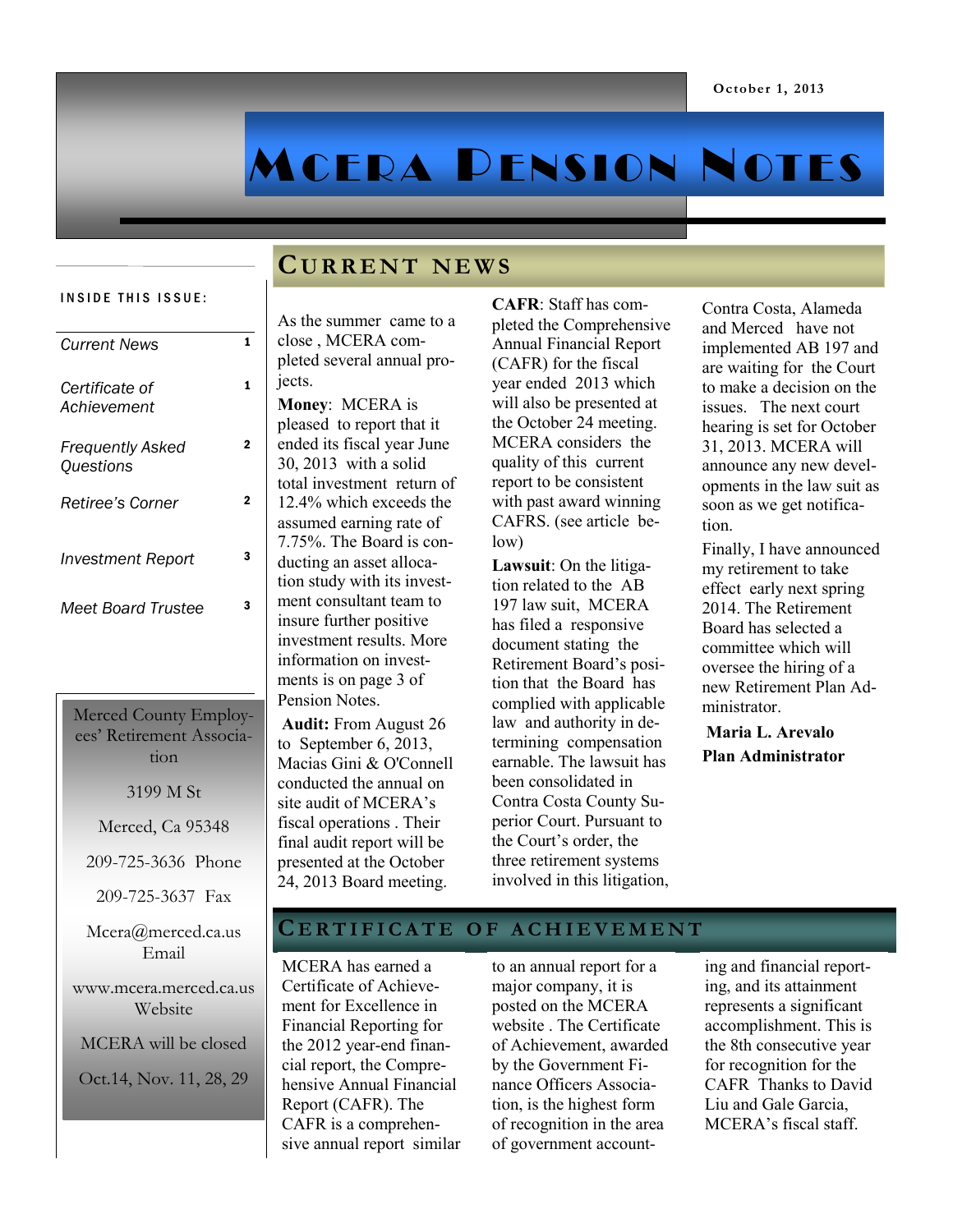## **FR E Q U E N T LY A S K E D Q U E S T I O N S**

#### **Does the Public Records Act Request (PRA) apply to my pension information?**

The PRA is designed to give the public access to information in possession of public agencies. Records include all communications related to public business "regardless of physical form or characteristics". All state and local agencies are included. An agency has 10 days to reply to an initial request.

In 2007 the California Supreme Court ruled that government employee salaries including employee names are public records and must be disclosed under the PRA. In 2011, several appellate

courts upheld the right of the public to obtain the names and pension amounts of retired public employees.

Since then, MCERA has received numerous requests for the names and pension amounts of its retired members and in consultation with legal counsel, MCERA has provided the requested information .

MCERA will continue to comply to all requests as required by the Public Records Act and the 2007 Supreme Court ruling. As a courtesy, MCERA will make every effort to notify members of a request for their pension information. MCERA has one pending request for all 2012 retired members

pension data which is still under review.

#### **What if I object to having my pension amount disclosed?**

If you do not wish to have your pension amount or other information about your retirement disclosed, you would need to notify **MCERA** 

that you object to the disclosure. **MCERA** 

would review the objection with legal counsel and then make a determination about what action is legally required.

## **Remaining Retiree Pay Dates**

The retiree payroll dates for 2013 are:

October 31, 2013

November 29, 2013

December 31,2013

### **R E T I R E E ' S C O R N E R**

#### **Attention Safety Retirees**

**Jim Wilde** has asked MCERA to provide this notice .

A firearms qualification for Merced County Safety Retirees is being planned and we'd like to invite those interested to join us for the qualification and a BBQ afterwards. We

have yet to set a date and time, but if interested, please contact either **Jim Wilde at (209) 631-7564 or Rick DeBusk at (209) 769-6224**

Please note, MCERA is not associated with or involved in sponsoring this event.



# **Brown Bag Meetings**

Next Brown bag meeting will be held at noon on November 13, 2013

> Location: MCERA 3199 M St Merced CA 95348

To reserve a seat: Mcera@co.merced.ca..us Or 209-725-3636